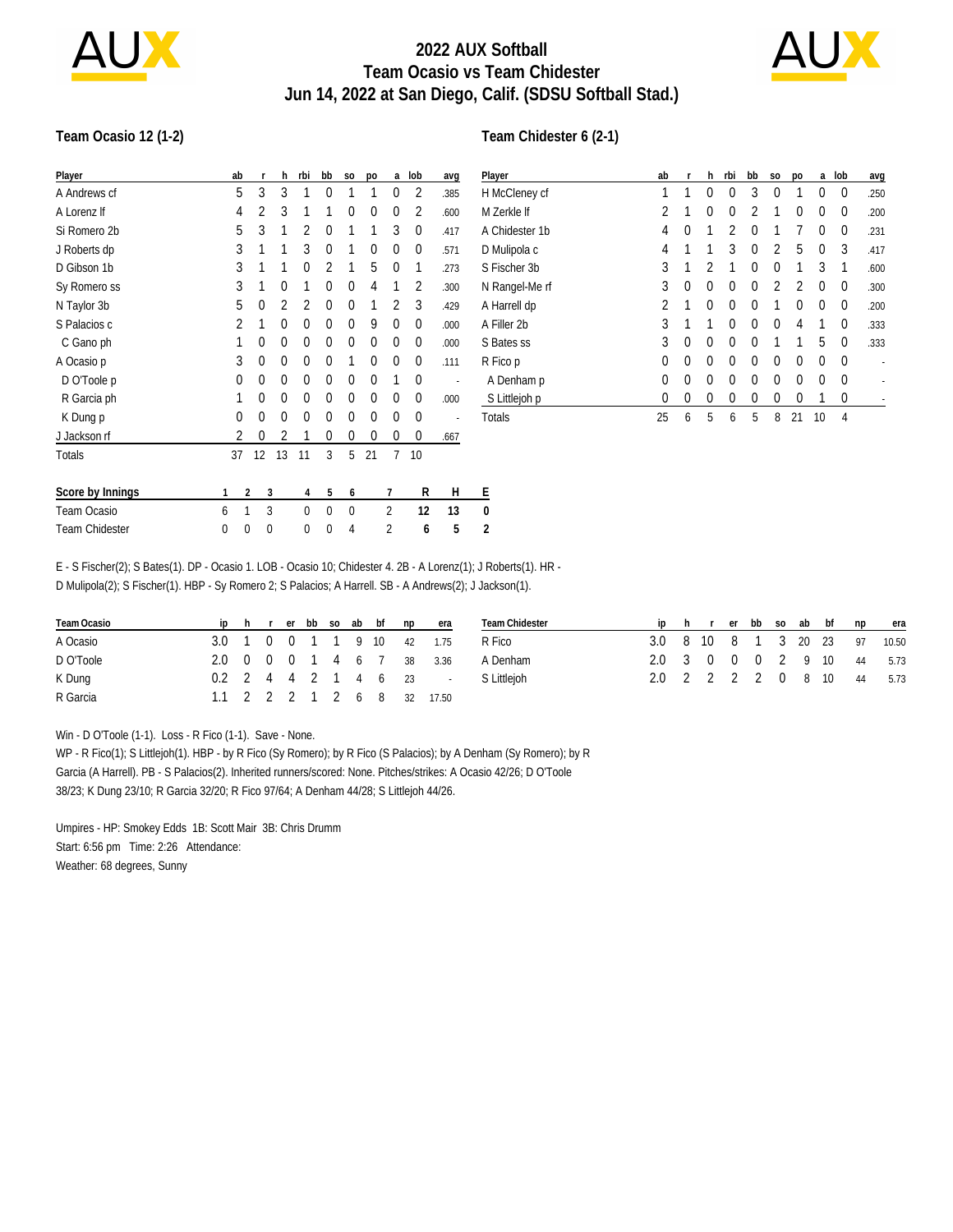

### **2022 AUX Softball Team Ocasio vs Team Chidester Jun 14, 2022 at San Diego, Calif. (SDSU Softball Stad.)**



| Score by Innings      |     |  |       | 1 2 3 4 5 6 7         | H F   |  |
|-----------------------|-----|--|-------|-----------------------|-------|--|
| Team Ocasio           |     |  |       | 6 1 3 0 0 0 2 12 13 0 |       |  |
| <b>Team Chidester</b> | 000 |  | 0 0 4 |                       | 6 5 2 |  |

Team Ocasio starters: 11/cf A Andrews; 23/lf A Lorenz; 32/2b Si Romero; 41/dp J Roberts; 5/1b D Gibson; 2/ss Sy Romero; 88/3b N Taylor; 13/c S Palacios; 8/p A Ocasio; 24/rf J Jackson; Team Chidester starters: 28/cf H McCleney; 18/lf M Zerkle; 4/1b A Chidester; 15/c D Mulipola; 52/3b S Fischer; 35/rf N Rangel-Me; 14/dp A Harrell; 70/2b A Filler; 22/ss S Bates; 73/p R Fico;

Team Ocasio 1st - A Andrews singled through the left side (2-1 KBB). A Lorenz singled to second base (1-0 B); A Andrews advanced to third. Si Romero singled down the lf line, RBI (0-0); A Lorenz advanced to second; A Andrews scored. J Roberts doubled to right field, 2 RBI (0-2 KK); Si Romero scored; A Lorenz scored. D Gibson walked (3-2 BKKBBFB). Sy Romero hit by pitch (3-2 BFBBFFF); D Gibson advanced to second; J Roberts advanced to third. N Taylor singled to left field, 2 RBI (1-0 B); Sy Romero advanced to second; D Gibson scored; J Roberts scored. S Palacios grounded out to 3b (2-2 KBKB); N Taylor advanced to second; Sy Romero advanced to third. A Ocasio struck out looking (0-2 SKK). A Andrews reached on an error by ss, RBI (0-2 KK); N Taylor advanced to third; Sy Romero scored, unearned. A Andrews stole second. A Lorenz grounded out to ss (1-2 KKB). 6 runs, 5 hits, 1 error, 2 LOB.

Team Chidester 1st - H McCleney walked (3-2 KKBFBBB). M Zerkle popped up to 3b (3-2 BBBSK). A Chidester popped up to ss (0-0). D Mulipola struck out looking (2-2 KBBFFK). 0 runs, 0 hits, 0 errors, 1 LOB.

Team Ocasio 2nd - Si Romero reached on a throwing error by 3b (2-2 BKBS). J Roberts struck out swinging (3-2 BFFBFFBS). D Gibson singled to right field (3-1 BKBB); Si Romero advanced to second. Sy Romero out at first ss to 2b, reached on a fielder's choice (0-1 K); D Gibson out on the play; Si Romero advanced to third. Sy Romero advanced to second on a wild pitch, advanced to third; Si Romero scored on a wild pitch, unearned. N Taylor grounded out to 3b (2-2 KFBBF). 1 run, 1 hit, 1 error, 1 LOB.

Team Chidester 2nd - S Fischer singled through the left side (0-1 K). N Rangel-Me flied out to cf to right center (1-2 KBKF). A Harrell hit into double play 2b to ss to 1b (3-2 BKBBK); S Fischer out on the play. 0 runs, 1 hit, 0 errors, 0 LOB.

Team Ocasio 3rd - S Palacios hit by pitch (0-1 F). A Ocasio popped up to rf to right center (1-1 FB). A Andrews singled to pitcher (2-2 KKBB); S Palacios advanced to second. A Lorenz doubled to left center, RBI (1-2 BKK); A Andrews advanced to third; S Palacios scored. Si Romero reached on a fielder's choice, RBI (2-2 BBKKF); A Lorenz advanced to third; A Andrews scored. J Roberts grounded out to ss, RBI (1-0 B); Si Romero advanced to second; A Lorenz scored. D Gibson struck out looking (2-2 KBFBK). 3 runs, 2 hits, 0 errors, 1 LOB.

Team Chidester 3rd - A Filler grounded out to 2b (2-2 BBKS). S Bates popped up to ss (1-1 BF). H McCleney grounded out to 3b (0-0). 0 runs, 0 hits, 0 errors, 0 LOB.

Team Ocasio 4th - A Denham to p for R Fico. Sy Romero hit by pitch (0-0). N Taylor singled up the middle (1-1 BF); Sy Romero advanced to second. S Palacios reached on a fielder's choice (2-2 SBBS); N Taylor advanced to second; Sy Romero out at third ss to 3b. A Ocasio grounded out to 1b unassisted (1-0 B); S Palacios advanced to second; N Taylor advanced to third. A Andrews struck out

swinging (3-2 BBKBKS). 0 runs, 1 hit, 0 errors, 2 LOB.

Team Chidester 4th - D O'Toole to p for A Ocasio. M Zerkle walked (3-2 KBBFBB). A Chidester struck out swinging (3-2 KKBBBS). D Mulipola struck out swinging (2-2 KBFBFS). M Zerkle advanced to second on a passed ball. S Fischer fouled out to c (2-1 BBF). 0 runs, 0 hits, 0 errors, 1 LOB.

Team Ocasio 5th - A Lorenz singled to shortstop (3-2 BBBKK). Si Romero struck out looking (1-2 BKSK). J Jackson pinch hit for J Roberts. / for J Jackson. J Jackson singled down the lf line (1-2 BSK); A Lorenz advanced to second. D Gibson flied out to cf (2-2 KFBBF). Sy Romero flied out to rf (2-2 KBBK). 0 runs, 2 hits, 0 errors, 2 LOB.

Team Chidester 5th - J Jackson to rf. N Rangel-Me struck out swinging (2-2 KBBFS). A Harrell struck out looking (0-2 KKK). A Filler out at first p to 2b to 1b (2-2 FKBFBF). 0 runs, 0 hits, 0 errors, 0 LOB.

Team Ocasio 6th - S Littlejoh to p for A Denham. N Taylor grounded out to 3b (1-1 BF). C Gano pinch hit for S Palacios. C Gano popped up to 2b (3-2 BKFBB). R Garcia pinch hit for D O'Toole. R Garcia grounded out to p (0-1 K). 0 runs, 0 hits, 0 errors, 0 LOB.

Team Chidester 6th - S Palacios to c for C Gano. K Dung to p for R Garcia. J Jackson to dp. A Ocasio to rf for K Dung. K Dung to p. S Bates struck out looking (1-2 KBFK). H McCleney walked (3-0 BBBB). M Zerkle walked (3-2 FKBBBB); H McCleney advanced to second. A Chidester popped up to ss (3-1 BBKB). D Mulipola homered to left center, 3 RBI (0-1 K); M Zerkle scored; H McCleney scored. S Fischer homered to left field, RBI (1-0 B). R Garcia to p for K Dung. J Jackson to rf. R Garcia to p for A Ocasio. / for R Garcia. N Rangel-Me struck out looking (3-2 FKFBBBK). 4 runs, 2 hits, 0 errors, 0 LOB.

Team Ocasio 7th - A Andrews singled through the left side (2-2 KBSB). A Lorenz walked (3-0 BBBB); A Andrews advanced to second. Si Romero reached on a fielder's choice (0-1 K); A Lorenz out at second 2b to ss; A Andrews advanced to third. Si Romero advanced to second on a wild pitch. J Jackson singled to shortstop, RBI (1-1 BK); Si Romero advanced to third; A Andrews scored. J Jackson stole second. D Gibson walked (3-2 BKBKBFB). Sy Romero reached on a fielder's choice, RBI (1-0 B); D Gibson out at second ss to 2b; J Jackson advanced to third; Si Romero scored. N Taylor popped up to 2b (2-2 BKFBF). 2 runs, 2 hits, 0 errors, 2 LOB.

Team Chidester 7th - A Harrell hit by pitch (1-1 KB). A Filler singled to left field (0-0); A Harrell advanced to second. S Bates grounded out to 3b (1-2 KFBF); A Filler advanced to second; A Harrell advanced to third. H McCleney walked (3-2 BBFFBB). M Zerkle struck out looking (1-2 KKBK). A Chidester singled to third base, advanced to second, 2 RBI (1-1 BF); H McCleney advanced to third; A Filler scored; A Harrell scored. D Mulipola popped up to 2b (1-1 KB). 2 runs, 2 hits, 0 errors, 2 LOB.